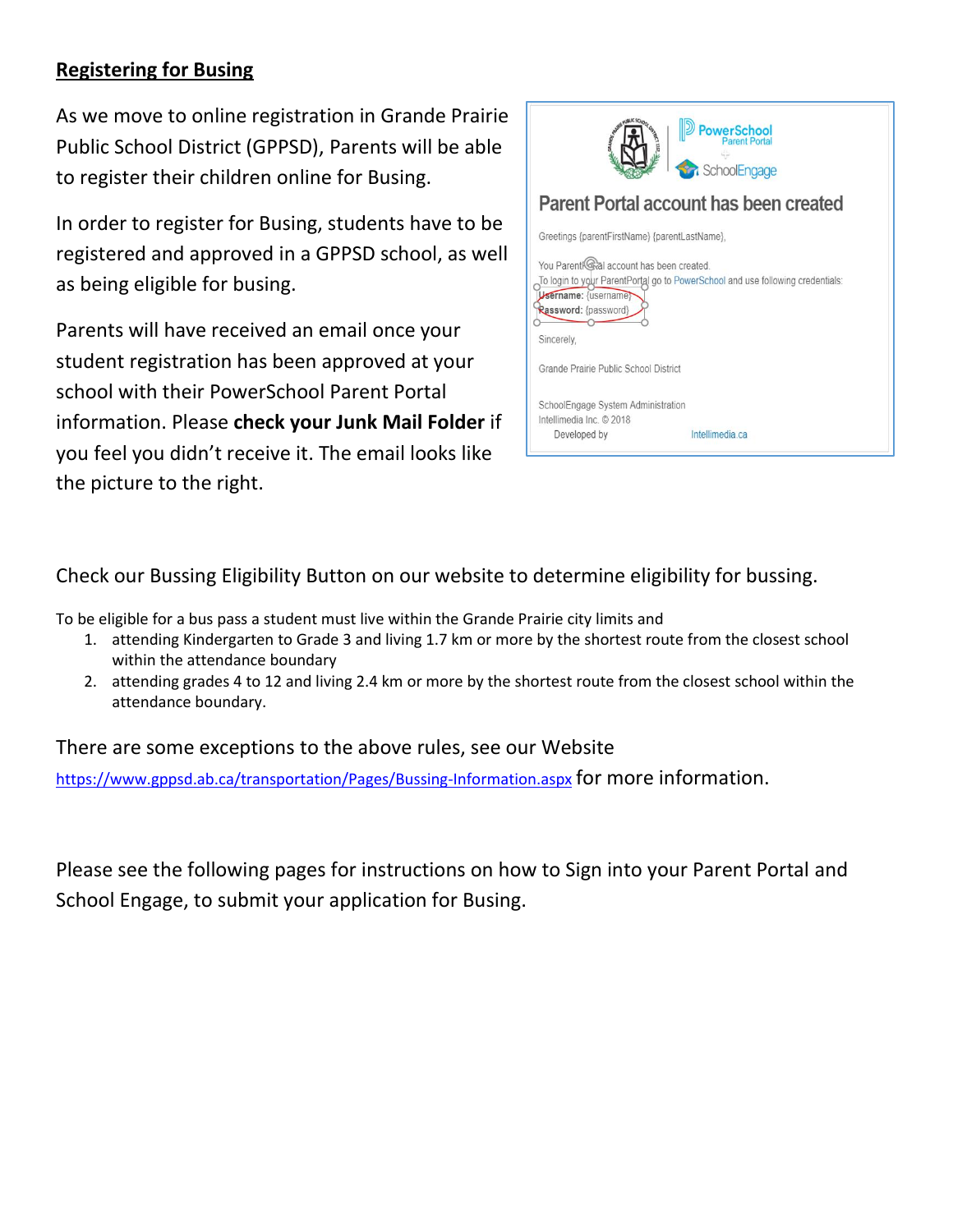

If you have never signed into your PowerSchool Parent Portal click on the link in the email, it will take you to the PowerSchool Parent Portal.

> Or click on the link on the District website. [www.gppsd.ab.ca](http://www.gppsd.ab.ca/)



|  |  |  |  | If you are having trouble with your login or password, please contact the school |
|--|--|--|--|----------------------------------------------------------------------------------|
|--|--|--|--|----------------------------------------------------------------------------------|

| PowerSchool                       |                              |  |  |  |  |  |  |  |  |  |
|-----------------------------------|------------------------------|--|--|--|--|--|--|--|--|--|
| <b>Student and Parent Sign In</b> |                              |  |  |  |  |  |  |  |  |  |
| <b>Create Account</b><br>Sign In  |                              |  |  |  |  |  |  |  |  |  |
| <b>Username</b>                   |                              |  |  |  |  |  |  |  |  |  |
| Password                          |                              |  |  |  |  |  |  |  |  |  |
|                                   | Forgot Username or Password? |  |  |  |  |  |  |  |  |  |
|                                   | Sign In                      |  |  |  |  |  |  |  |  |  |
|                                   |                              |  |  |  |  |  |  |  |  |  |

Login with the Username and Password from the email initially sent with your to access your form to complete.

The system will ask you to reset your password, if you haven't previously signed in.

Once you sign in the PowerSchool Parent Portal Home Page will open.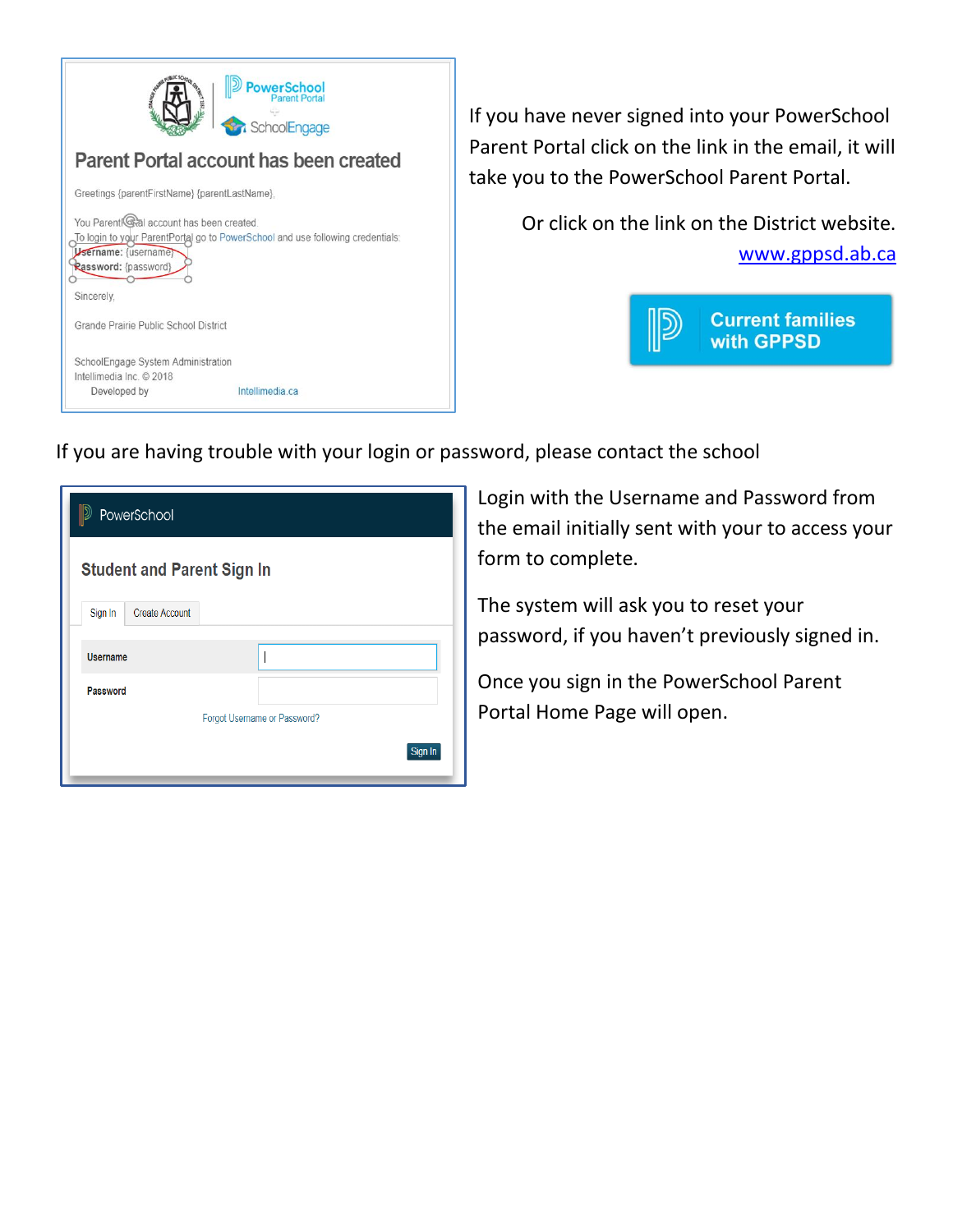

Click the School Engage icon as circled in red, to take you to School Engage. This is the School Engage Home Page





On the left Navigation Menu click Students, this is the list of all the students attached to your account.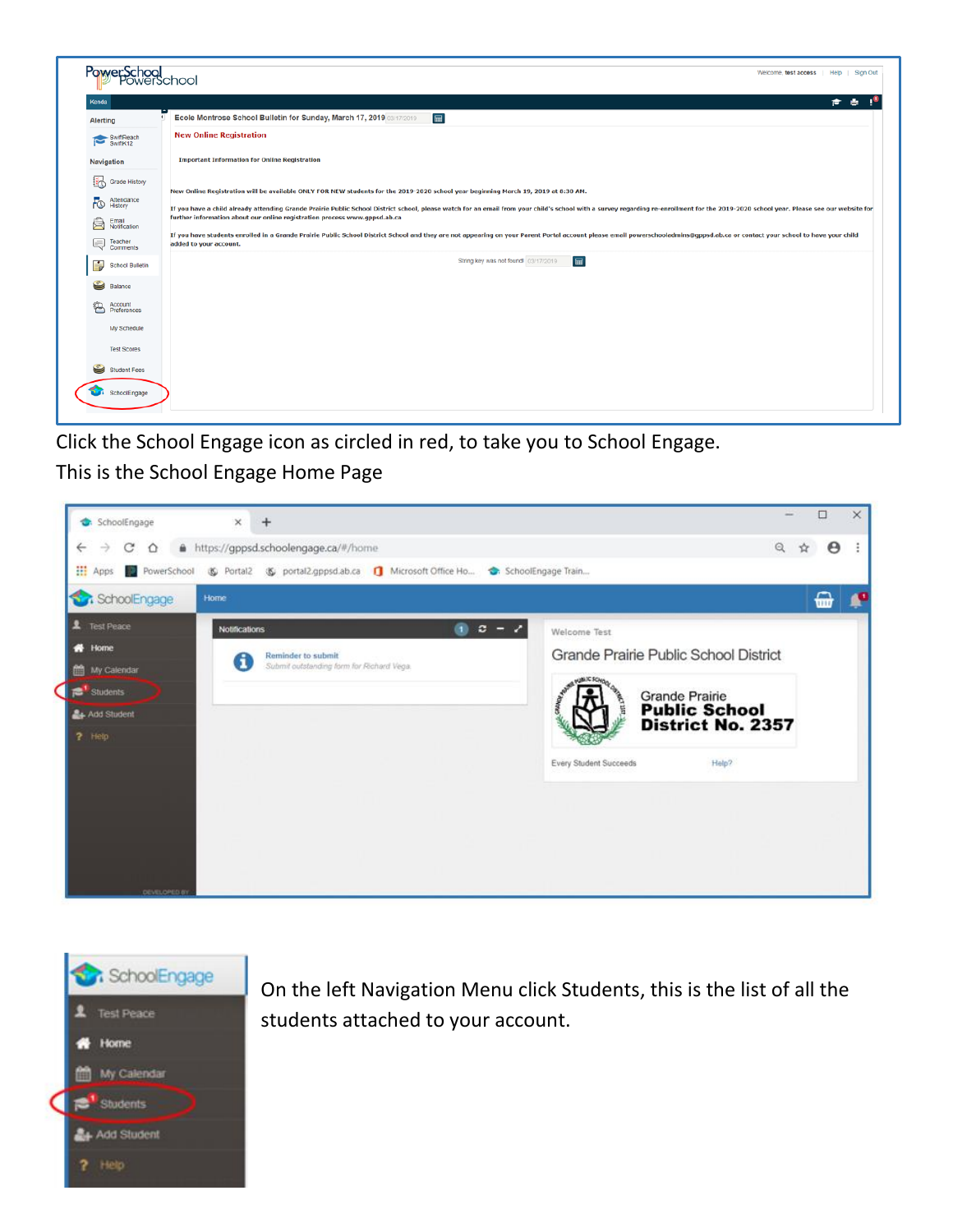#### **Completing a Form**

Once student is saved or selected from the student list, the system displays the Student Page where the applicable registration form can be selected and completed

| Students / Fran Cooper               |                               |                                                | $\triangle$<br><del>⋒</del> |
|--------------------------------------|-------------------------------|------------------------------------------------|-----------------------------|
| $\mathcal{L}$<br>Remove<br>û<br>Edit |                               | Forms                                          | $\sigma -$                  |
| First Name:                          | Last Name:                    | > 2019-2020 Christian Program Pre-Screen       | <b>New</b>                  |
| Fran                                 | Cooper                        | > 2019-2020 International Student Registration | <b>New</b>                  |
| Middle Name:                         | Birth Date:<br>03/01/2011     | > 2019-2020 New Student Registration Form      |                             |
| School:                              | Alberta Student Number (ASN): | > 2019-2020 Bus Application                    | <b>New</b>                  |
| None                                 |                               |                                                |                             |

### Select the **Bus Application (for the correct school year)**.

Click on the Bus Application, to complete the form click on *New*.

Once *New* is clicked, the Bus Application will appear and can be filled out. Following are the options and considerations when completing a form:

- Mandatory fields are bordered in red. You will not be permitted to progress to the next page until they are completed.
	- $\circ$  If a mandatory field is missed, a warning pop up will appear.



- Fields with specific format will display a hint.
- Arrow buttons, and page number buttons, are available to navigate through the form.

• Completion status is displayed at the top of the page.

| STEPS: |  |  |  |  |
|--------|--|--|--|--|

• To save page click on Save located at the top of the page. Data is also automatically saved as each step is completed. A form can be started and completed later.

#### **Entering Information**

• Some fields have a specific format such as phone numbers etc. 403-555-5555 and postal codes must have Capitals and #'s T8V4R5, no space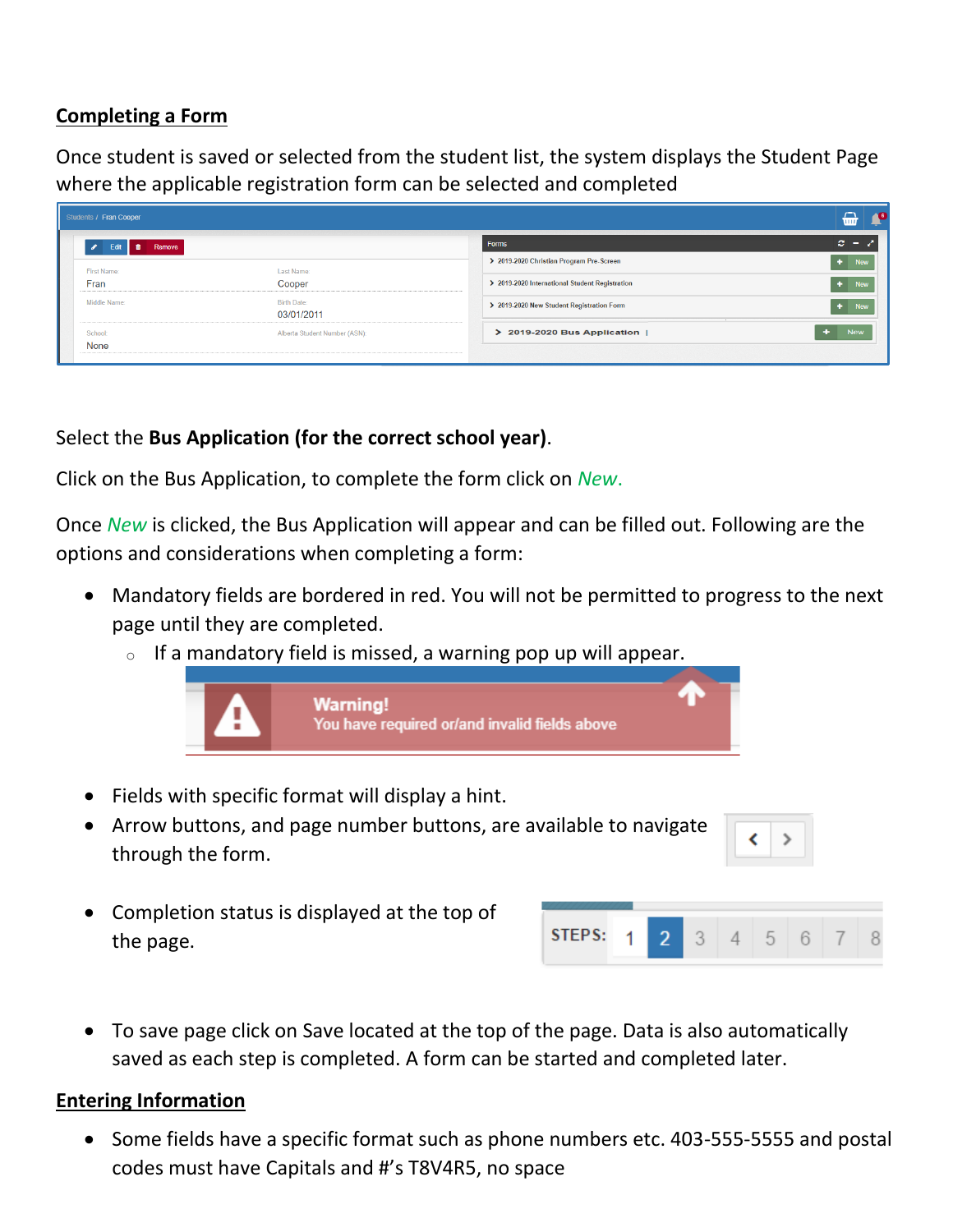- There is an X on the right side of any box If you have made a mistake in a field, you can click on the X to clear it and then continue.
- To go back to the previous screen, you can use the page numbers at the top, but only if you have completed the mandatory information on the screen that you are currently on.
- Make sure to Save at any time, you can also leave the Application and come back at any time.
- When the registration is submitted you will receive an email confirming that it was submitted.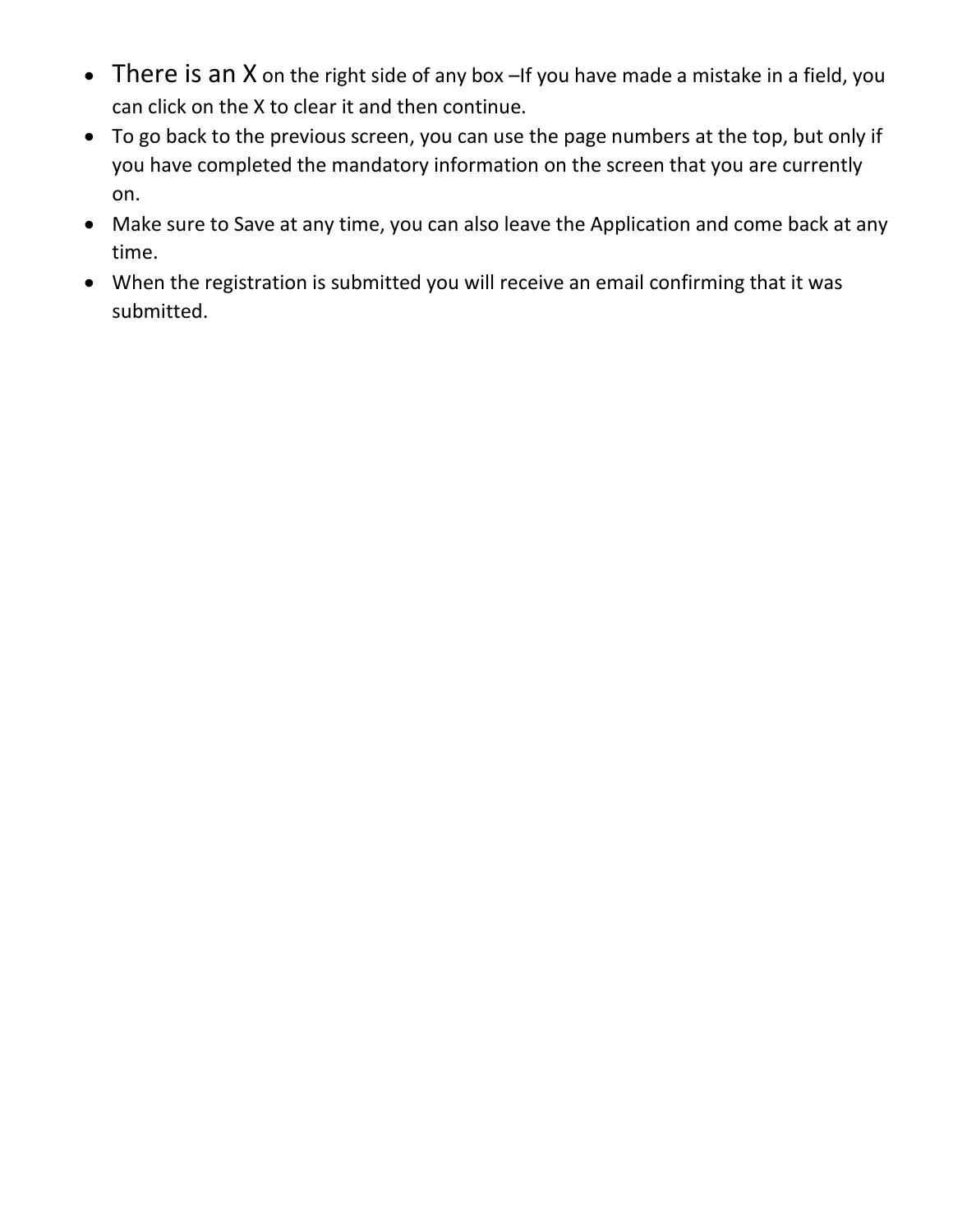### **Completing the Bus Application Form**



The first page will ensure you are applying for the correct year of Busing.

Replacement bus pass applications will be completed through a different Application Form within your School Engage account. If you get this pop up message please click "Return to this Form" and Answer "No" to the question "Are you applying to replace a lost or damaged bus pass?"



The next screen outlines the Bus Pass Eligibility, Busing for Non-Eligible Students, Bus Safety Rules and Other Details. You must click the box that indicates you have read and agree to the Bus Service Rules.

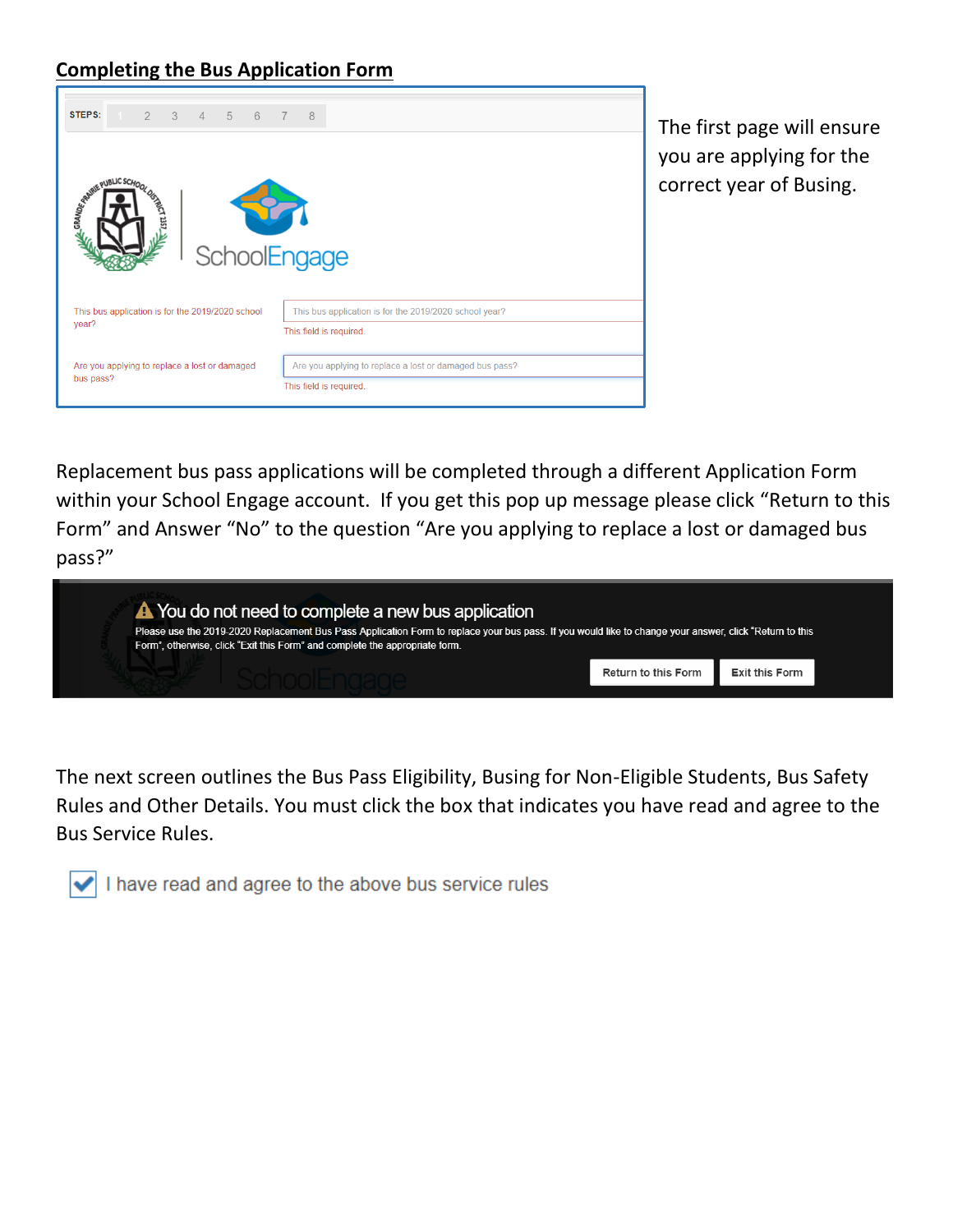# **Student Information**

|                                                                         | Sti |
|-------------------------------------------------------------------------|-----|
| 5<br>STEPS:<br>6<br>$-7$<br>3<br>4<br>8<br>$\overline{\mathbf{2}}$<br>1 | pr  |
|                                                                         | Po  |
| <b>Student Information</b>                                              |     |
| Last Name                                                               |     |
| <b>First Name</b>                                                       |     |
| Gender<br>Female                                                        |     |
| 08/02/2006<br><b>Birth Date</b>                                         |     |

udent Information will epopulate from werSchool

## **Siblings on the bus**

| Siblings on the bus                                                                                                                                                            |
|--------------------------------------------------------------------------------------------------------------------------------------------------------------------------------|
| Due to assigned seating on the bus, we attempt to seat siblings together. Transportation requires the siblings first name, last name and school to try and make this possible. |
| Are there other siblings that ride the bus?                                                                                                                                    |

If any siblings ride the bus or another bus, please enter the information once you click the box.

| Sibling #1                      |                                 |
|---------------------------------|---------------------------------|
| Sibling #1 First Name Last Name | Sibling #1 First Name Last Name |
| Sibling #1 School               | Sibling #1 School               |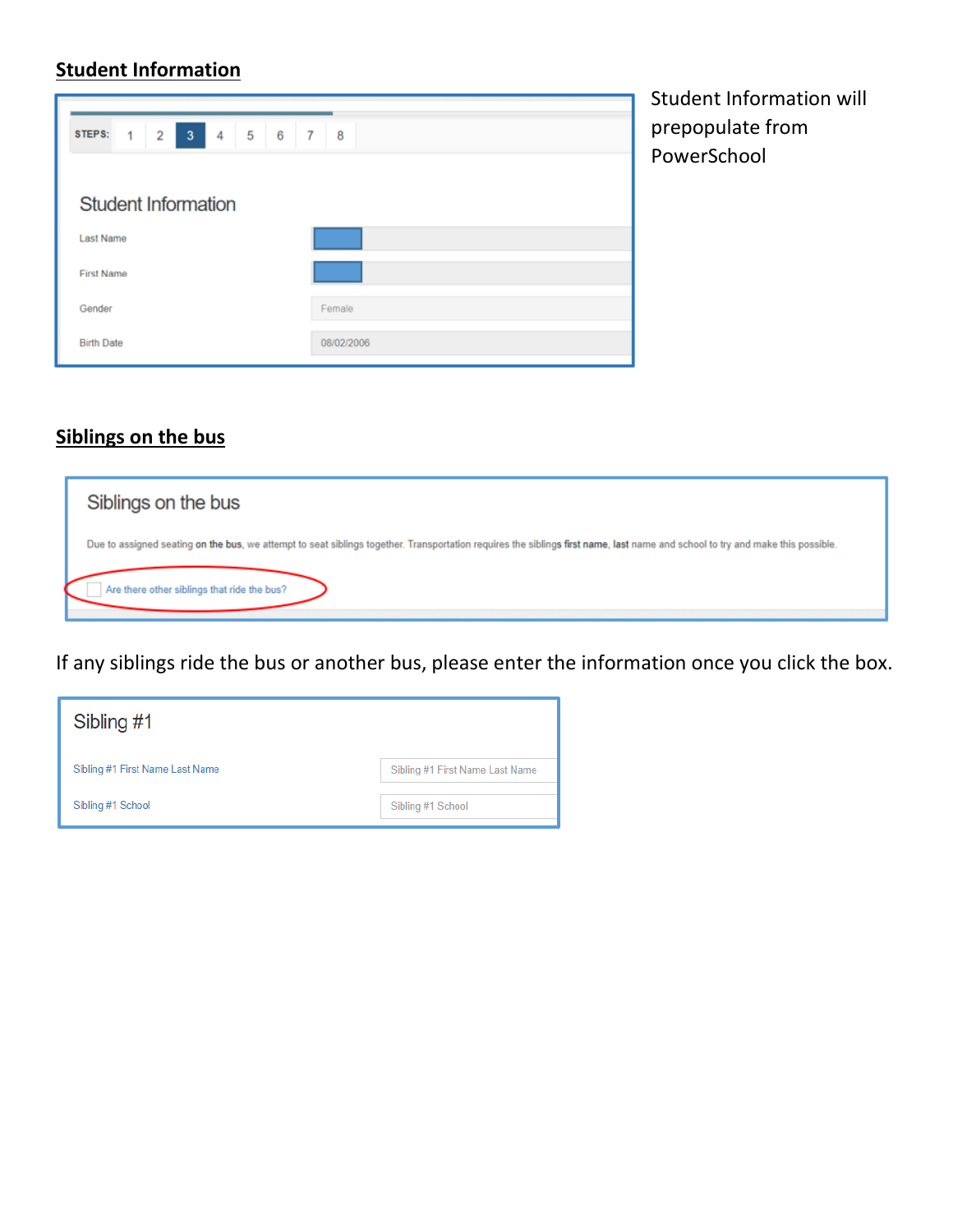### **Current Address Information**

| 2 3 4 5 6<br>STEPS:<br>$\overline{1}$<br><b>Current Address</b> | - 8<br>$7\phantom{0}$                                                               | Your current address<br>information pulls from<br>PowerSchool. |
|-----------------------------------------------------------------|-------------------------------------------------------------------------------------|----------------------------------------------------------------|
| <b>Mailing Address</b>                                          | 10203 124A Ave                                                                      | Please answer the                                              |
| City                                                            | <b>Grande Prairie</b>                                                               | question "Is the above"                                        |
| Province                                                        | Alberta                                                                             | address information                                            |
| Postal Code                                                     | T8V 6J2                                                                             | current and correct?"                                          |
| Is the above address information is current and<br>correct?     | Is the above address information is current and correct?<br>This field is required. | If "Yes" the form will let<br>vou continue.                    |

If the information is incorrect and needs to be updated, the pop up box below will appear.

| <b>A</b> Contact your child's school |                                                                                                                                                          |                     |                       |  |
|--------------------------------------|----------------------------------------------------------------------------------------------------------------------------------------------------------|---------------------|-----------------------|--|
|                                      | Please contact your child's school in order to correct your current address information. Once that is done, create a NEW transporation application form. |                     |                       |  |
|                                      |                                                                                                                                                          | Return to this Form | <b>Exit this Form</b> |  |

You will need to contact the school, revise your address and complete the form once the address has been updated at the school.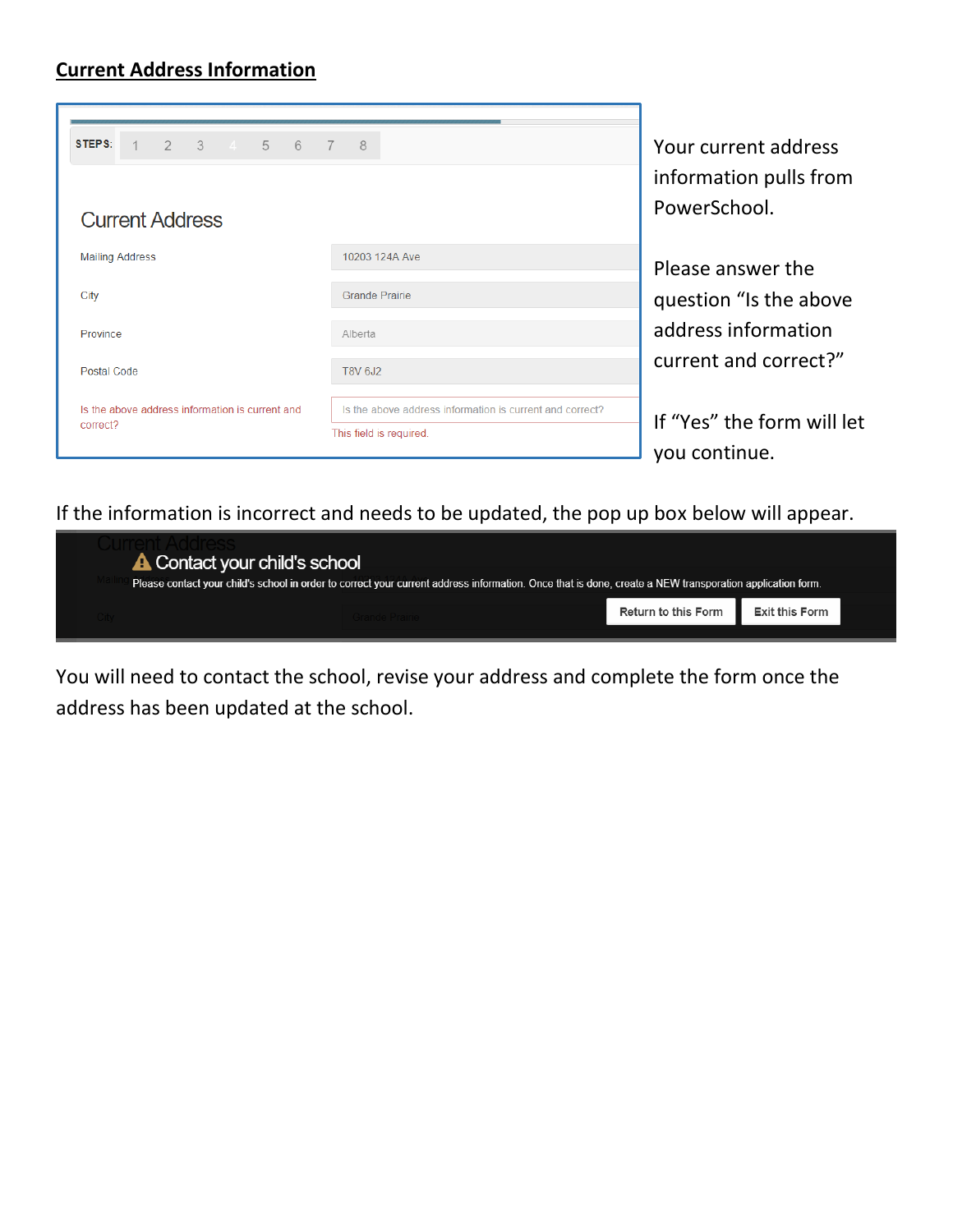## **School Information**

|                                            |                 |  |  |  |                                                                                   | Sι |
|--------------------------------------------|-----------------|--|--|--|-----------------------------------------------------------------------------------|----|
| STEPS:                                     | 1 2 3 4 5 6 7 8 |  |  |  |                                                                                   |    |
|                                            |                 |  |  |  |                                                                                   | р  |
|                                            |                 |  |  |  |                                                                                   | P  |
| <b>School Information</b>                  |                 |  |  |  |                                                                                   |    |
| School                                     |                 |  |  |  | Roy Bickell Public School                                                         |    |
| Grade                                      |                 |  |  |  |                                                                                   |    |
| Program                                    |                 |  |  |  |                                                                                   |    |
| Are the above school and grade information |                 |  |  |  | Are the above school and grade information correct for the 2019-2020 school year? |    |
|                                            |                 |  |  |  | This field is required.                                                           |    |
| correct for the 2019-2020 school year?     |                 |  |  |  |                                                                                   |    |

chool Information will prepopulate from owerSchool

# Contact Information

| <b>Contact Information</b>                                |                                                           | En<br>ını |
|-----------------------------------------------------------|-----------------------------------------------------------|-----------|
| Home Phone                                                | <b>Home Phone</b>                                         |           |
|                                                           | This field is required.                                   |           |
| <b>Alternate Phone</b>                                    | <b>Alternate Phone</b>                                    |           |
| Alternate Phone Description (Eq. Grandparents/Babysitter) | Alternate Phone Description (Eg. Grandparents/Babysitter) |           |
| I need to change the Home Phone contact information       |                                                           |           |

## nsure the phone formation is correct.

# Busing Information

| <b>Busing Information</b>          |                                            |  |                                         |                         | Indicate if your child<br>needs Morning and |
|------------------------------------|--------------------------------------------|--|-----------------------------------------|-------------------------|---------------------------------------------|
| Do you require Morning pick up?    |                                            |  | Do you require Morning pick up?         |                         | Afternoon pick up.                          |
| Do you require Afternoon drop off? |                                            |  | yes<br>no<br>THIS field is required.    |                         |                                             |
| <b>Busing Information</b>          |                                            |  |                                         |                         | Enter the address w                         |
| Do you require Morning pick up?    | yes                                        |  |                                         |                         | the student will be                         |
| Pick-up address in the morning     | Pick-up Address<br>This field is required. |  | Pick-Up City<br>This field is required. | <b>Pick-up Province</b> | picked up and dropp<br><b>cc</b>            |

ss where be Iropped off.